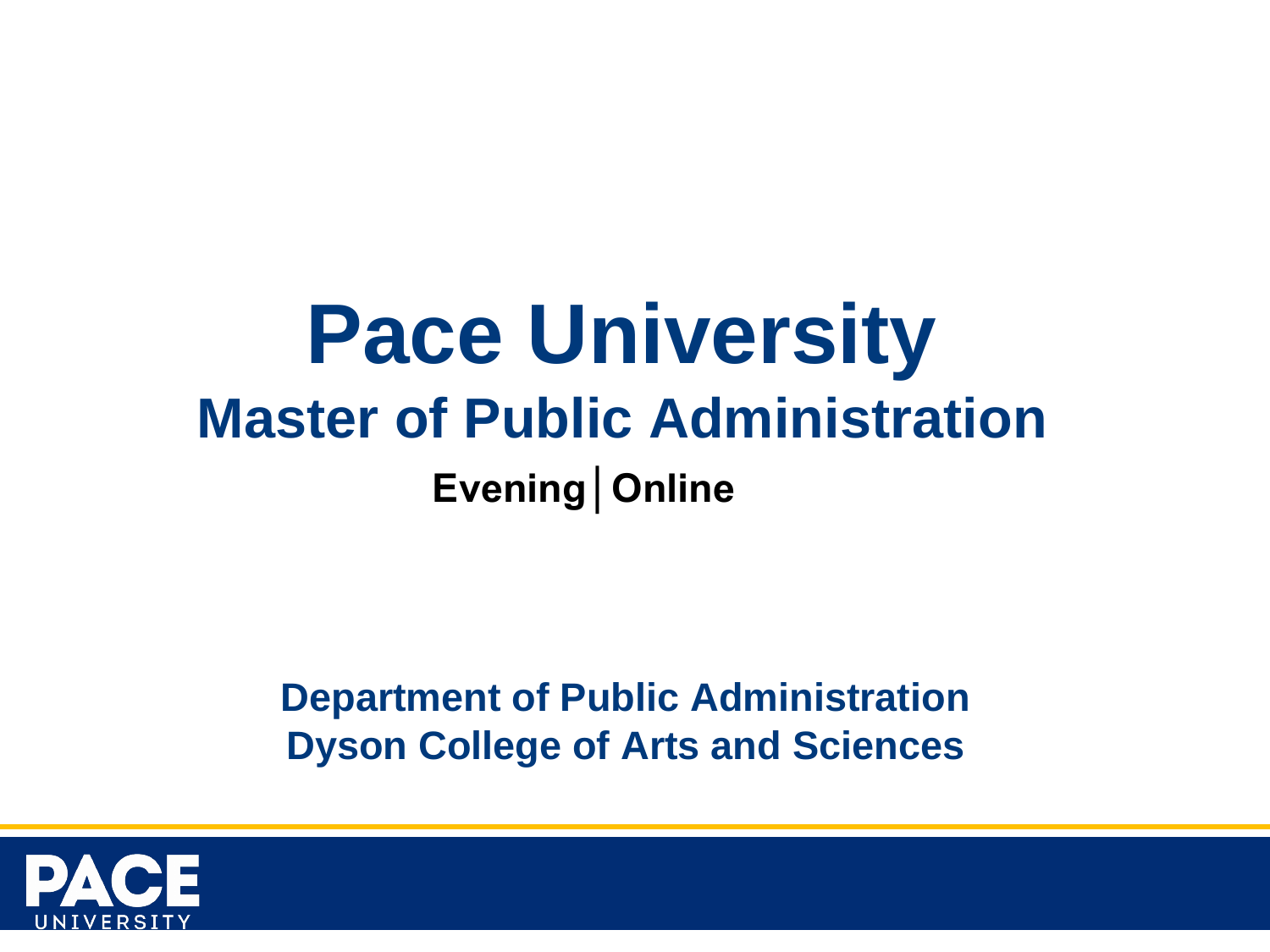## MPA Mission

• The mission of the Master of Public Administration Program at Pace University is to prepare pre-service and in-service students in the New York City metropolitan area, the state of New York, the U.S. and internationally to become value-driven public service leaders, managers and analysts by offering our graduates the knowledge of roles, values, skills, and practices that will help them become competent global leaders and professionals capable of effective, ethical, innovative, and creative leadership in the public service, in government, heath care and nonprofit organizations. Our MPA program draws on and values the diversity of our students, faculty, alumni and community, which contributes to the advancement of practice and scholarship in public administration, affairs and policy.

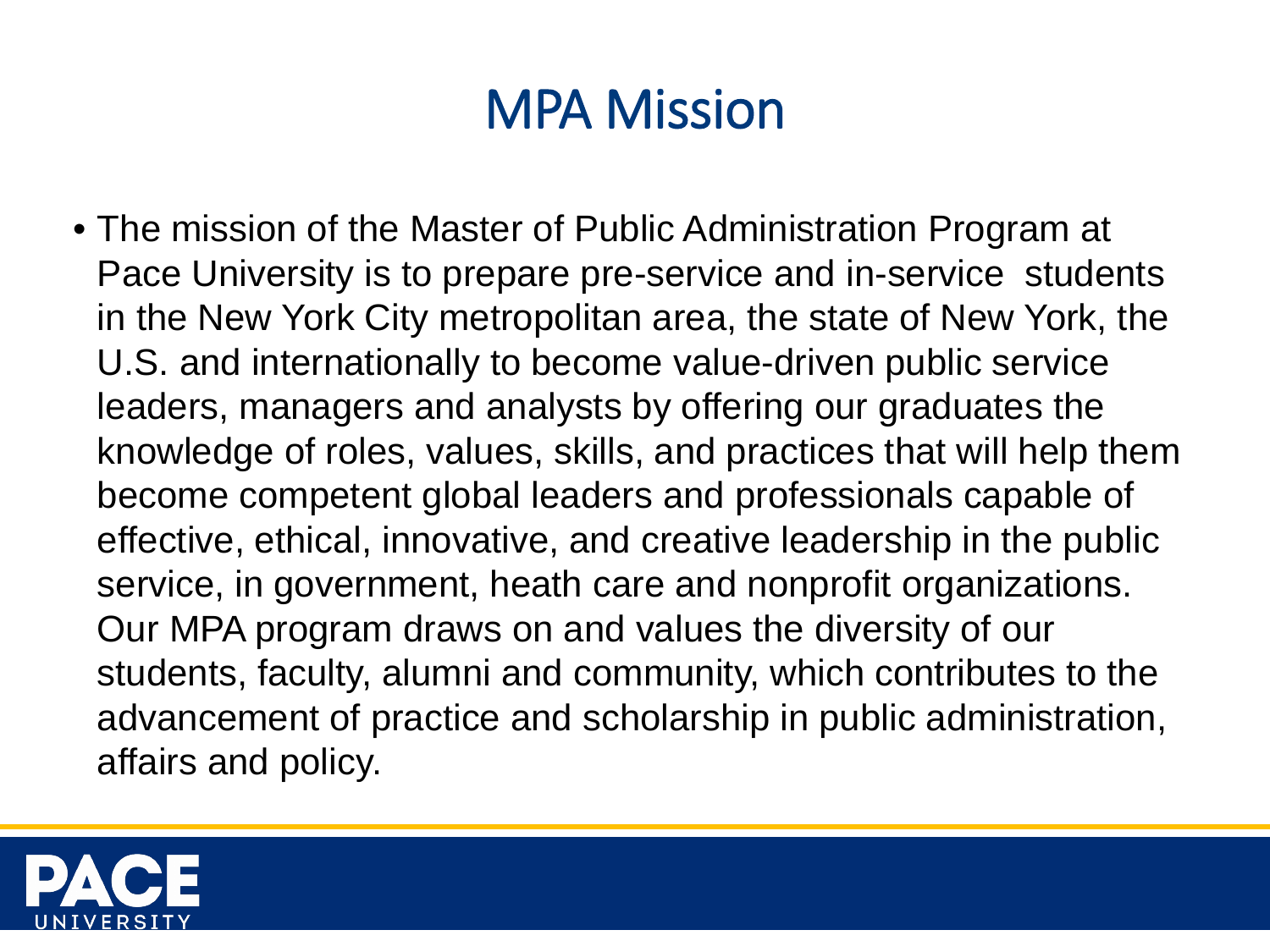| <b>Goals</b>                                   | <b>Outputs</b>                      | <b>Outcomes</b>                                                       |
|------------------------------------------------|-------------------------------------|-----------------------------------------------------------------------|
| Prepare competent<br>professionals             | Students meet required competencies | Short term:                                                           |
| <b>Faculty Performance &amp;</b><br>Governance | - Enrollment & graduation rate      | Professional development skills                                       |
| <b>Practical Learning Experience</b>           | Career placement                    | Timely degree completion                                              |
| Diversity & Inclusion                          | • Teaching quality                  | <b>Faculty research performance</b>                                   |
|                                                | · Research productivity             | Students secure & retain positions in<br>public service organizations |
|                                                | • Service activities                | Emphasis on diversity & inclusion                                     |
|                                                | Course content & competencies       | Long term:                                                            |
|                                                | · Faculty meetings                  | <b>Student career success</b>                                         |
|                                                | - Internships/ GAs                  | Strengthen public service organizations                               |
|                                                | • Events                            | <b>Program reputation</b>                                             |
|                                                | • Student & faculty diversity       | Diverse public service                                                |
|                                                | - Diversity topics                  | Profession and discipline enhancement                                 |

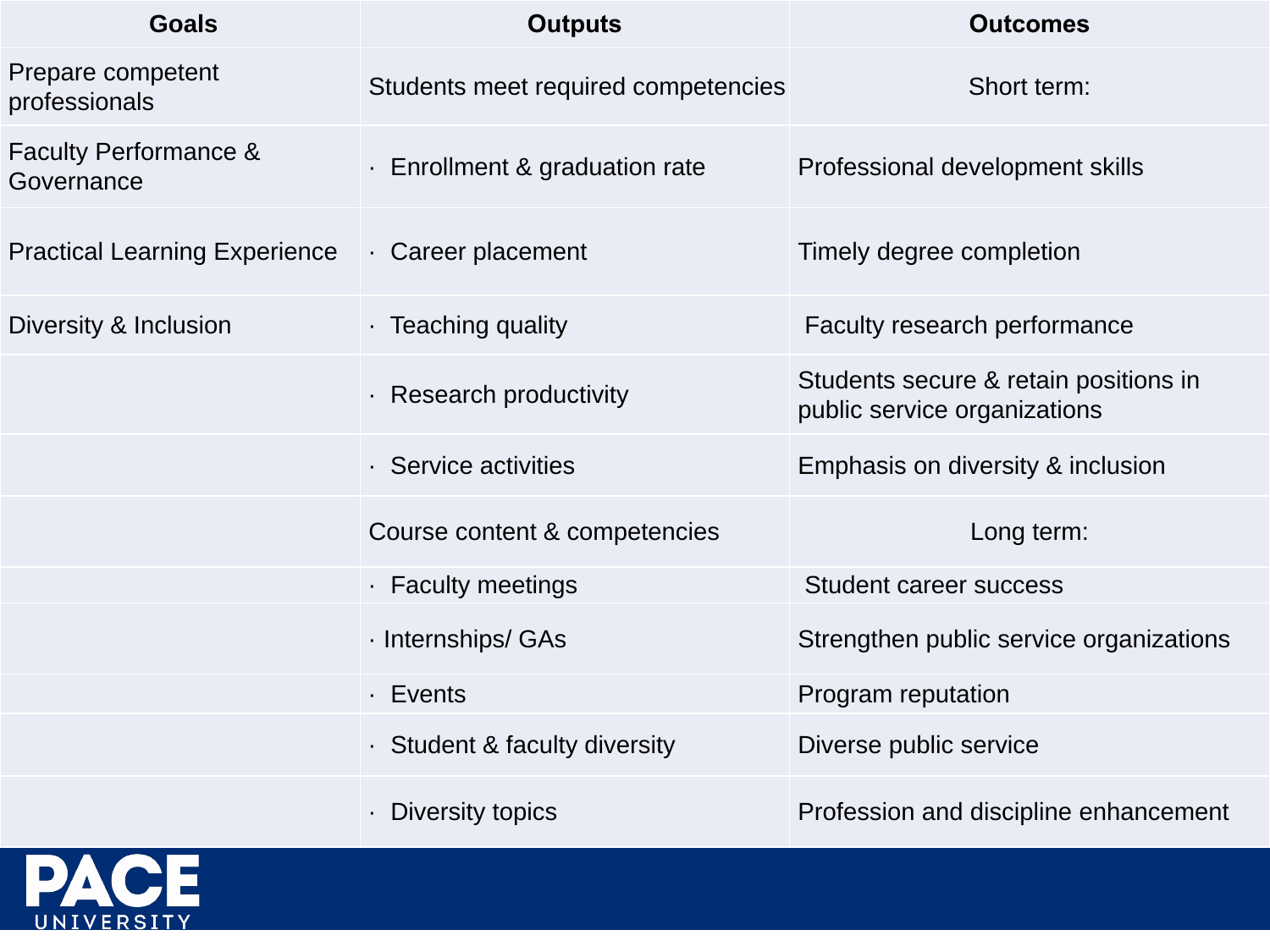

Ranked in the top **10%** of private US colleges that provide the best return on tuition investment by PayScale.com



## **MASTER'S IN PUBLIC ADMINISTRATION OVERVIEW**

- Over 40 years of proven success in the Northeast
- Started in 1979 with two concentrations: government and social services
- More than 1,200 graduates
- Advising and teaching by active faculty scholars, and industry leaders
- **Excellent Career Services**
- Three management and leadership concentrations offered:
	- Government Management
	- Healthcare Administration
	- Nonprofit management
- **Graduate Certificates**

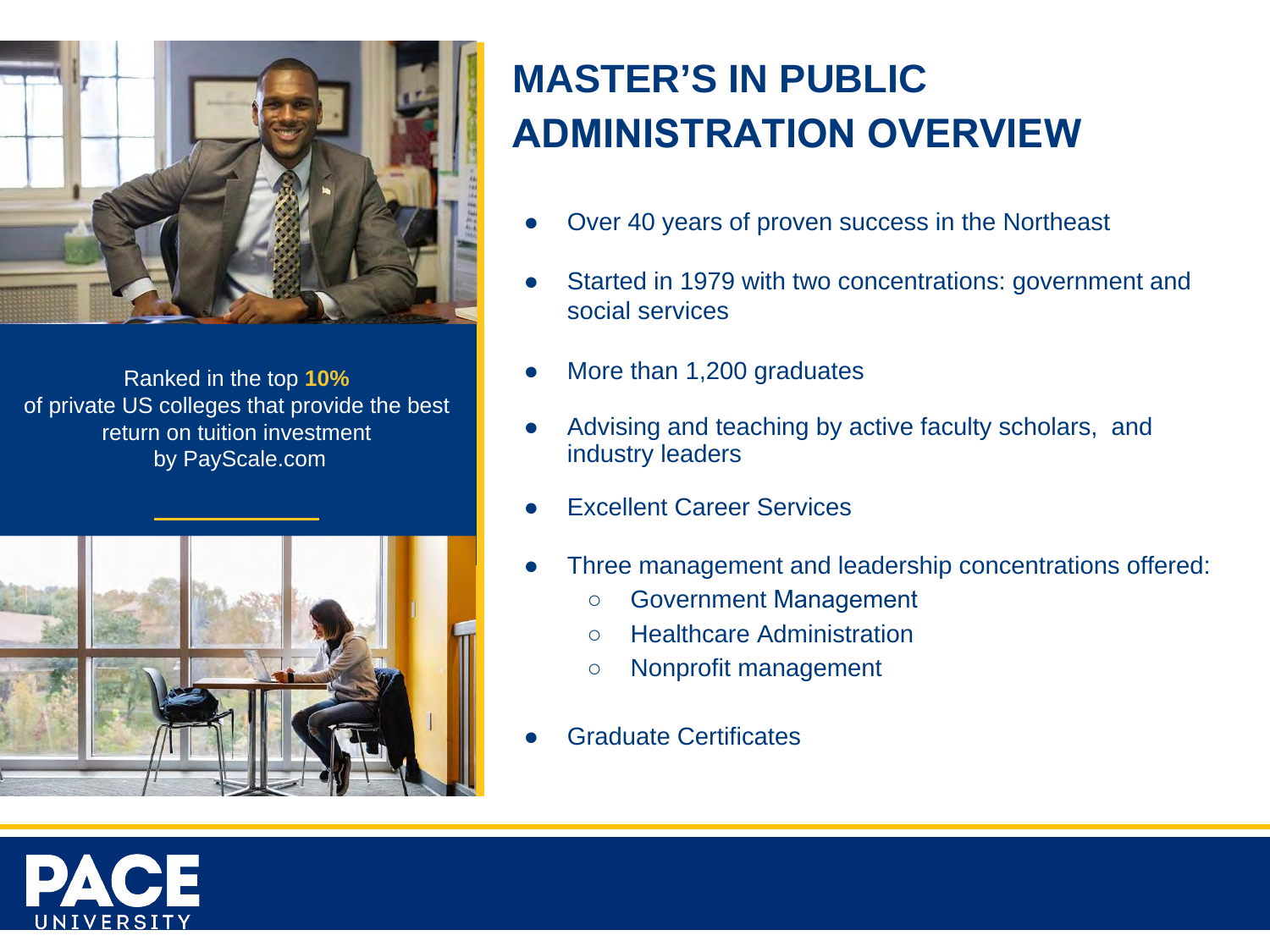## **MASTER'S IN PUBLIC ADMINISTRATION**

#### **A 42-credit Master Program**

- Core Courses (21 Hours)
- A Choice of Individual Tracks: (12 Hours)
	- Government Management
	- Healthcare Administration
	- Nonprofit Management
- **Electives and Track Specializations (9 Hours)**
- Can be completed in 24 months full-time, or three or fewer years part-time.
- Develop strong analytical, administrative, and leadership skills, management expertise, in-depth knowledge on cutting edge policy.
- Strong connections with government agencies, healthcare institutions, and national and international nonprofit organizations.
- Conveniently offered on our NYC Campus or online.



Small Class Size Evening & Online Courses Core Courses Offered Every Semester



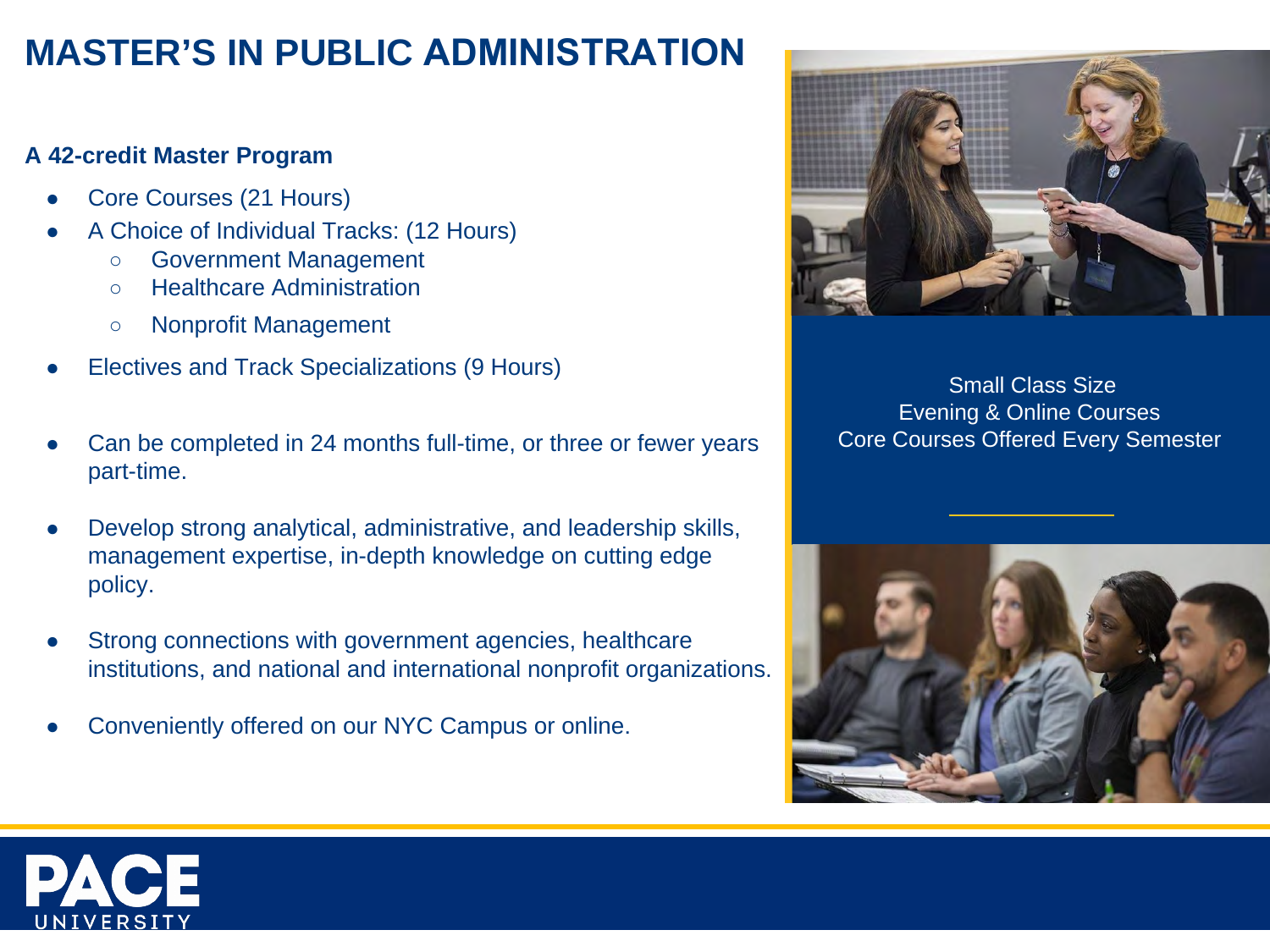## The MPA curriculum consists of 42 credits\*.

### **Core Courses (21 credits)**

Topics include Public Administration and Its Environment, Organization Theory and Management; Economics of Government, Budgeting and Financial Management; Research Design for Public Administrators, Applied Data Analysis; and the culminating capstone experience.

### **Electives (9 credits)**

Course Topics: Program Evaluation, Human Resources Management, Computer Science and Information Systems, Strategic Planning and Evaluation, Ethics and Leadership, Project Development and Grant Writing, Health Care Quality Assurance, Lab in Social Entrepreneurship, and more.

## **Degree Specializations:**

### **Government Track (12 credits)**

Course Topics: Intergovernmental Relations, Municipal Management, Policy Studies, and Seminar in Government Management.

### **Nonprofit Management Track (12 credits)**

Course Topics: The History of Not-for-Profit Management, Program Evaluation, Financial Resource Development for Not-for-Profits and Advanced Seminar in Not-for-Profit Management Issues.

### **Health Care Administration Track (12 credits)**

Course Topics: The US Health Care System, Health Policy Studies, Hospital and Health Services Administration, and Seminar in Health Services Management.

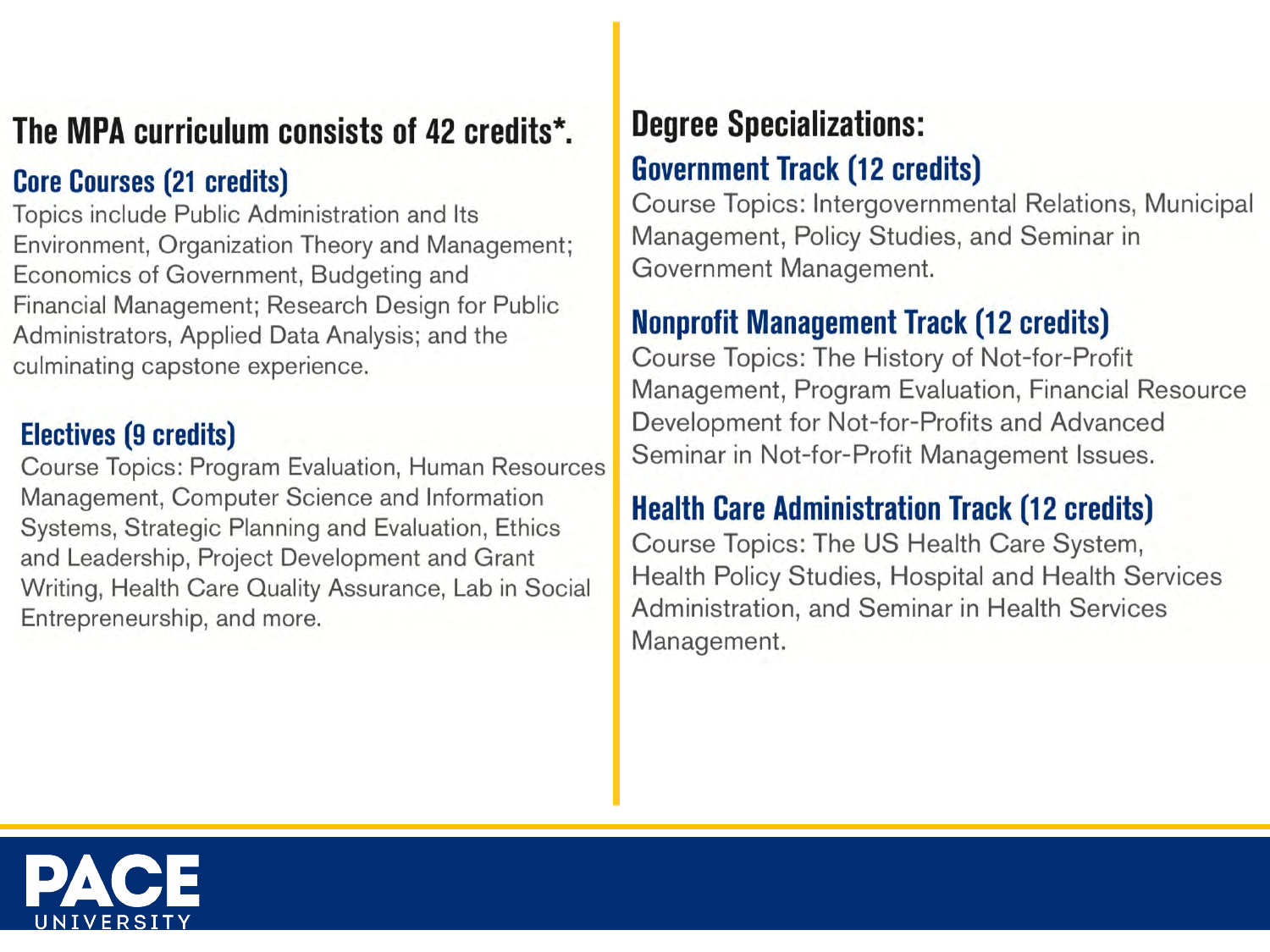

### Elevate your expertise and **build** your network.



## **CERTIFICATE PROGRAMS**

- 15 credit hours
- Designed to fit today's job market demands
	- Nonprofit Management
	- Healthcare Policy and Management
	- Long-term Care
- Can be completed in one year
- All credits count toward completion of the MPA degree
- Our students can graduate with an MPA and a graduate certificate at no additional cost

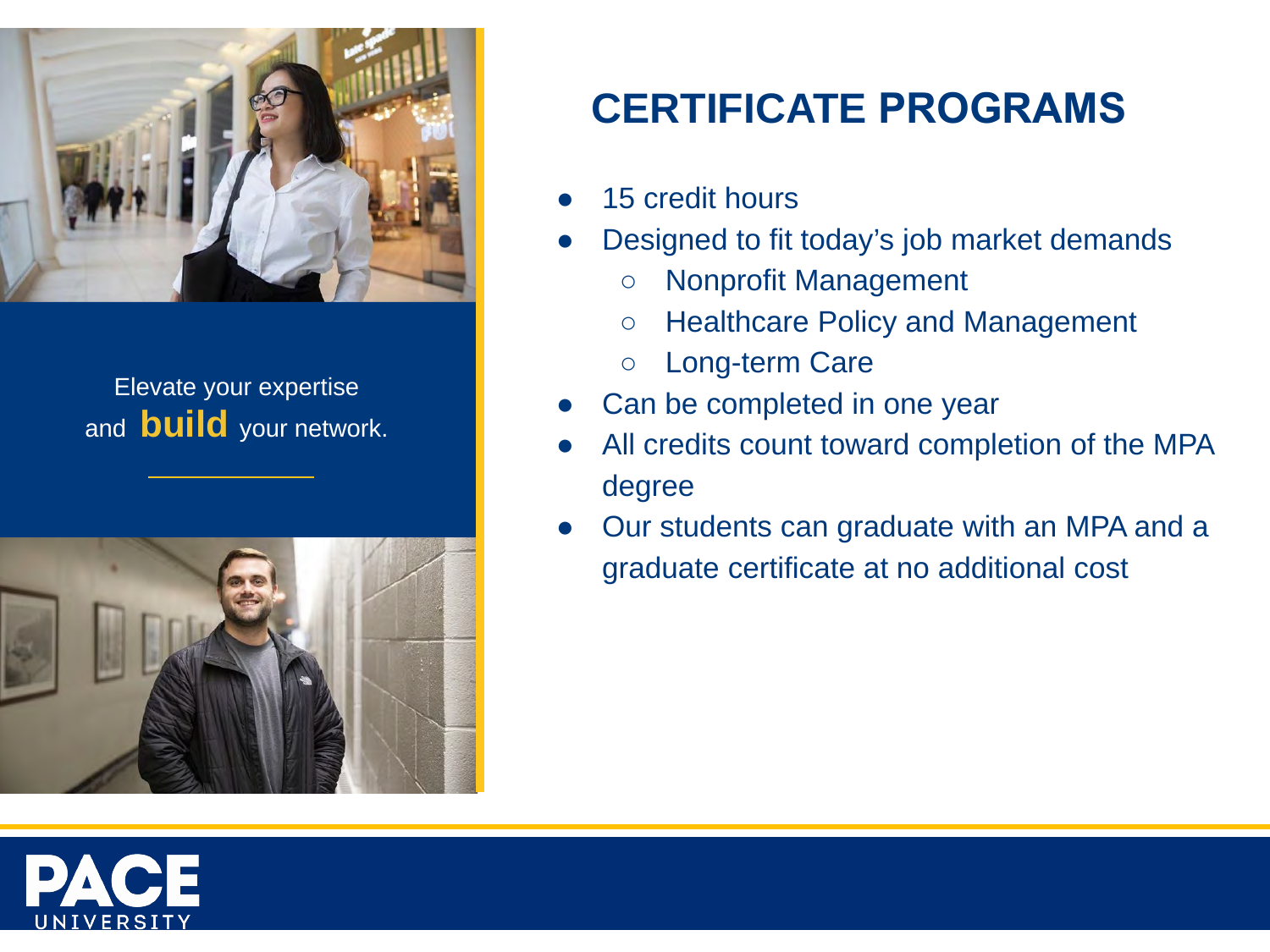## **ONE-OF-A-KIND OPPORTUNITIES**

- Competitive graduate assistantships
- Internships & Fellowships
- Professional development opportunities
- Active MPA student association and alumni networking
- Oxford, UK study abroad
- Pi Alpha Alpha recognition
- ICMA @ Pace University Student Chapter



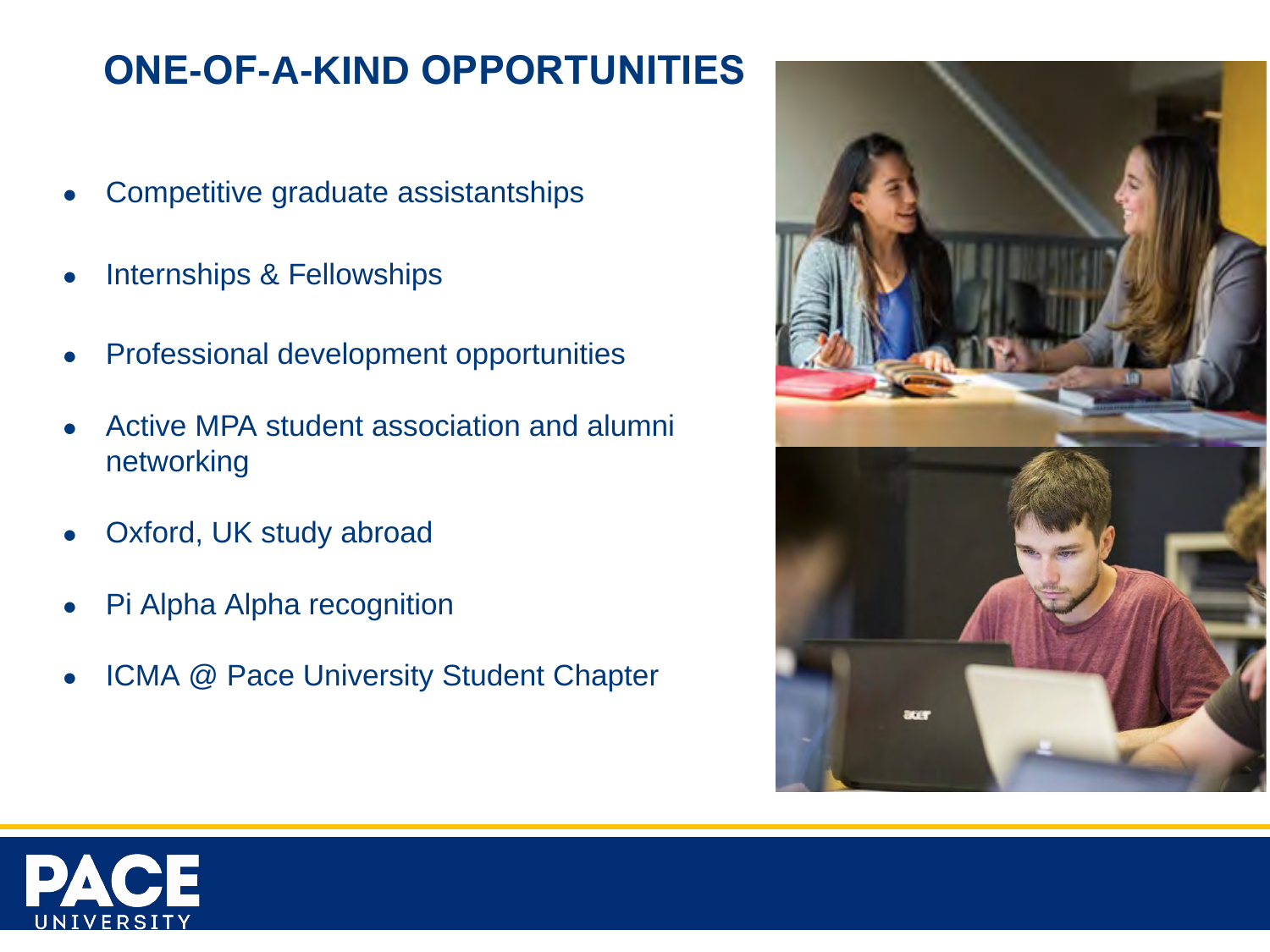# **MPA Student Body**

- Fall 2020: 86 enrolled students
- Gender: 2/3 are females and 1/3 are males
- Race/Ethnicity
	- 30% African-American
	- 26% Caucasian
	- 17% LatinX
	- 9% Asian-American
	- 6% Unknown
	- 2% Other
- 44% full-time and 56% part-time
- 10% international

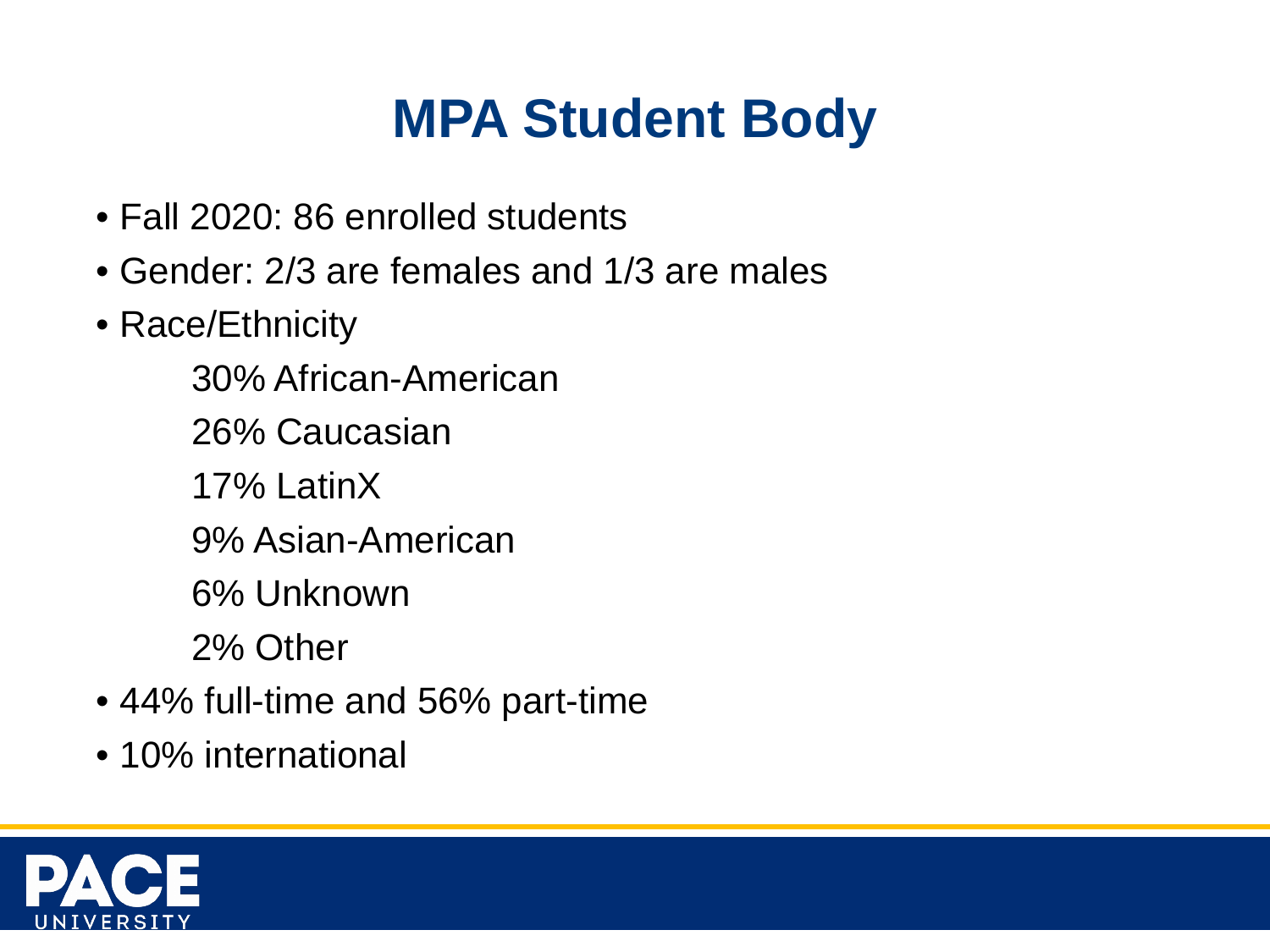# **Internship Placements (2020-2021)**

- Center on Budget and Policy Priorities (Research think tank)
- Hot Bread Kitchen (Nonprofit))
- MBF Health (Local Government)
- NYC Health+Hospitals/Community Care (Local Government)
- Pace University, Public Administration Department (Nonprofit)
- PEARL Institute (Nonprofit)
- Rubitection Inc. (Private)
- SCHOTT North America (Private)
- Village of Port Chester, NY (Local Government)
- YuRui Education (Nonprofit).

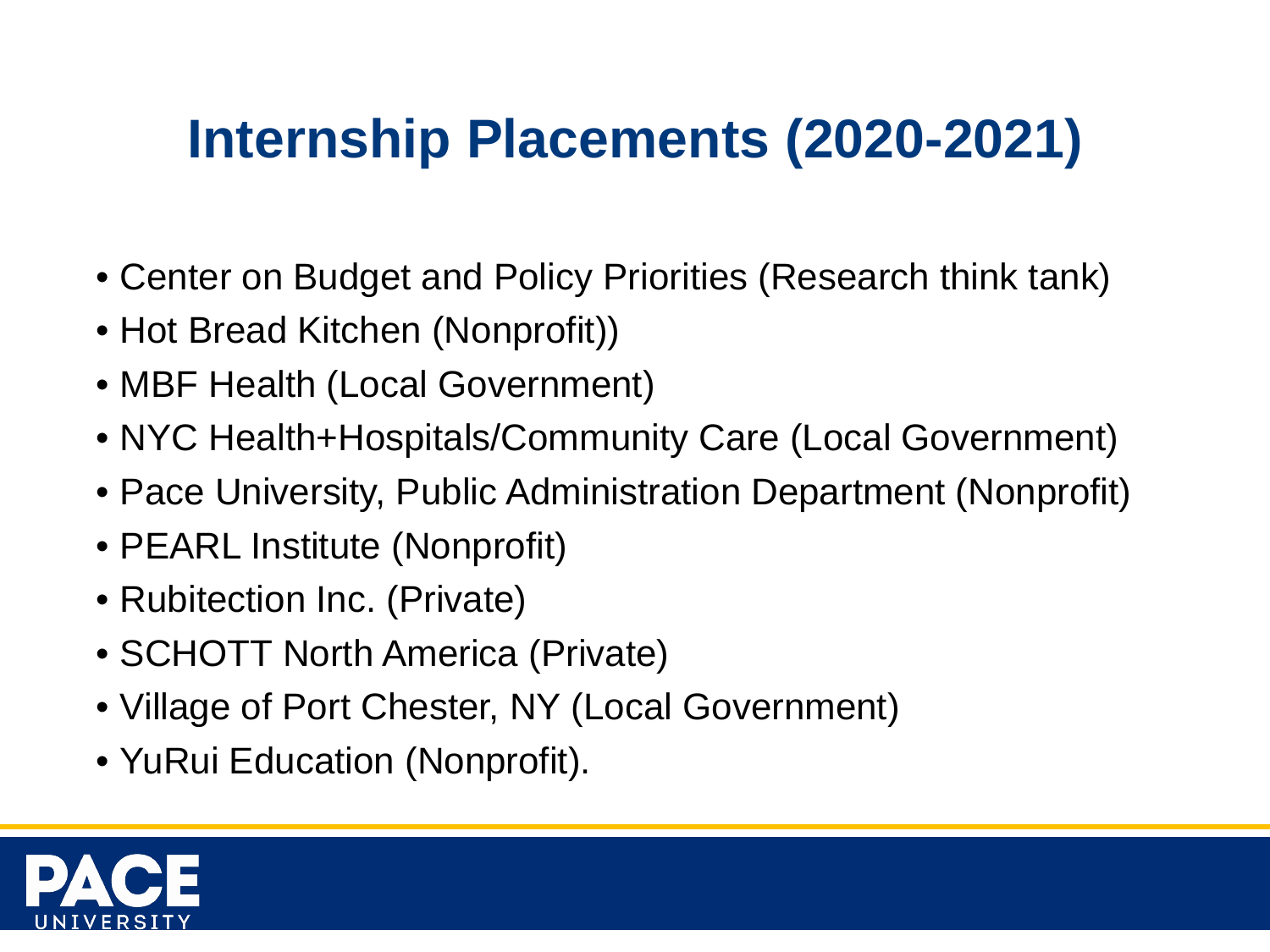# **Admission & Graduation Facts**

- **Entering Class of 2020**
- **Acceptance Rate: 65%**
- **Matriculation rate: 52%**
- **Graduation Rate Cohort Entering 5 years ago: 79%**
- **Graduated within 2 years: 26%**
- **Graduated within 3 years: 62%**
- **Graduated within 4 years: 74%**

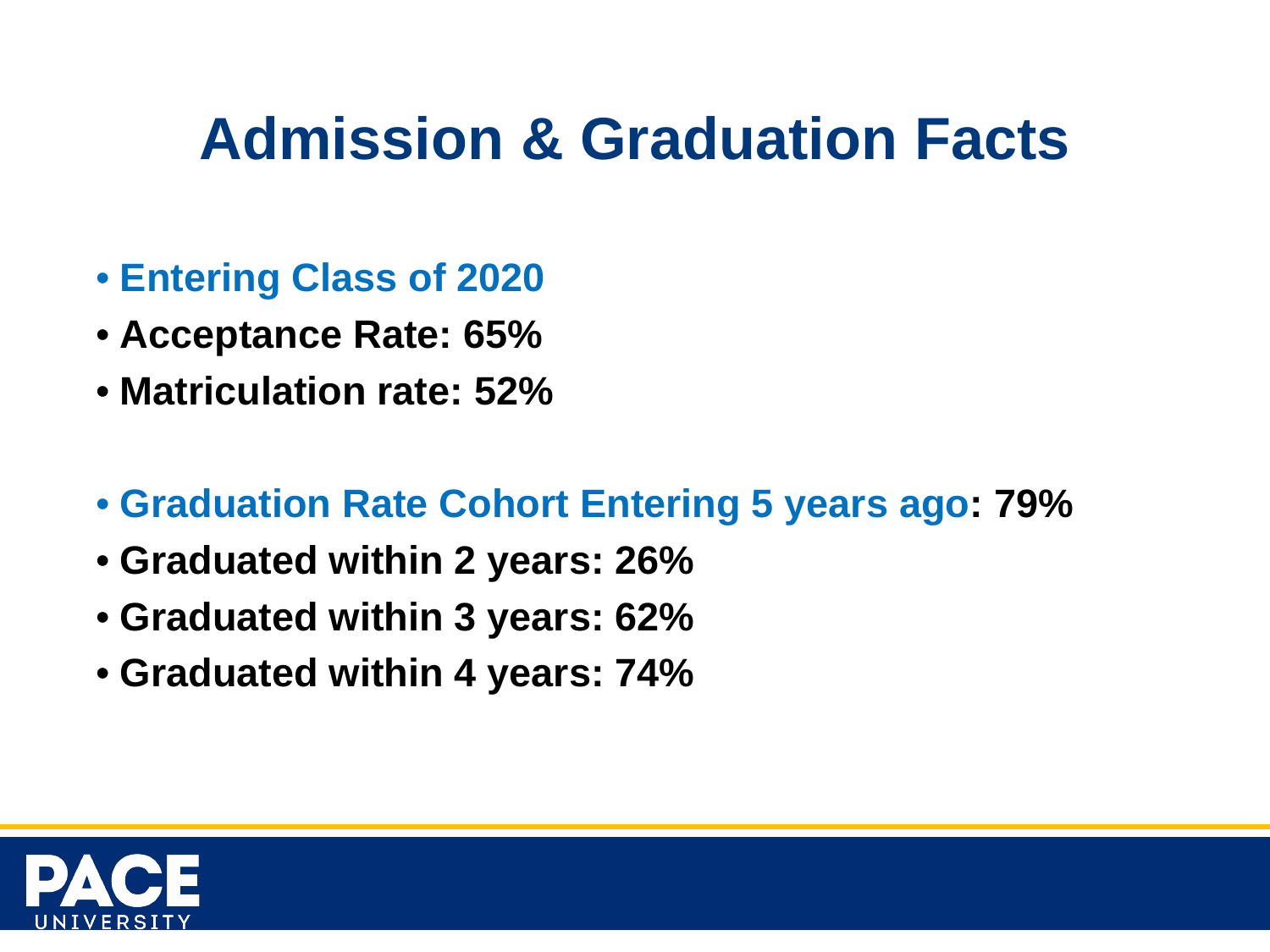## **Job Placements**

| <b>Job Placements</b>                       | 2019-2020 | N              |
|---------------------------------------------|-----------|----------------|
| <b>Nonprofit Organizations</b>              | 27%       | 9              |
| <b>Local Government</b>                     | 24%       | 8              |
| Unemployed seeking employment               | 12%       | $\overline{4}$ |
| <b>Status Unknown</b>                       | 12%       | 4              |
| <b>Private Sector - Research/Consulting</b> | 9%        | 3              |
| <b>Private Sector Other</b>                 | 9%        | 3              |
| <b>Federal Government</b>                   | 3%        | 1              |
| <b>Military Service</b>                     | 3%        | 1              |
| <b>Total Graduates</b>                      | 100%      | 33             |

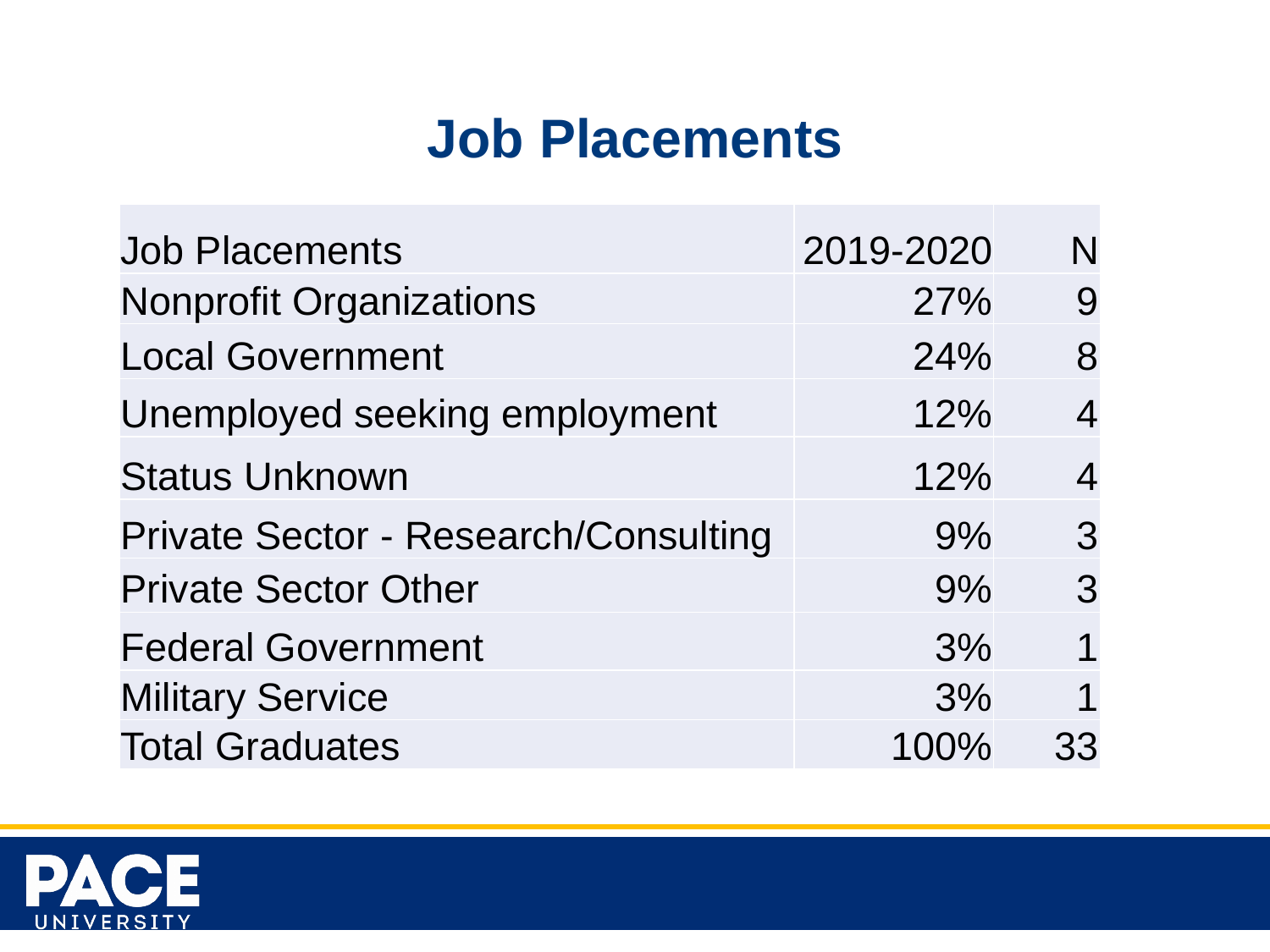

# **91%**

of Dyson College of Arts and Sciences graduates from the class of 2018 are employed, continuing their education, or pursuing service.



## **WHERE OUR GRADUATES ARE WORKING**

#### **Government Track**

- **Bronx County District Attorney Office**
- City of New York (Office of the Mayor)
- **Town of Greenwich**
- **Village of Hastings-on-Hudson**
- Congresswoman Nita Lowey's Office
- **Department of Homeland Security**

#### **Healthcare Track**

- **Access Health Services**
- **CHRISTUS Health**
- DeVry Medical International, Inc.
- **Lenox Hill Hospital**
- **Montefiore Medical Center**
- **Mt. Sinai Medical Center**

#### **Nonprofit Track**

- Harlem United
- **New York Cares**
- Latino U (founder)
- **New York Organ Donor Network**
- **China Charity Federation, Zhoushan City Branch**
- **Hudson Country Montessori School**

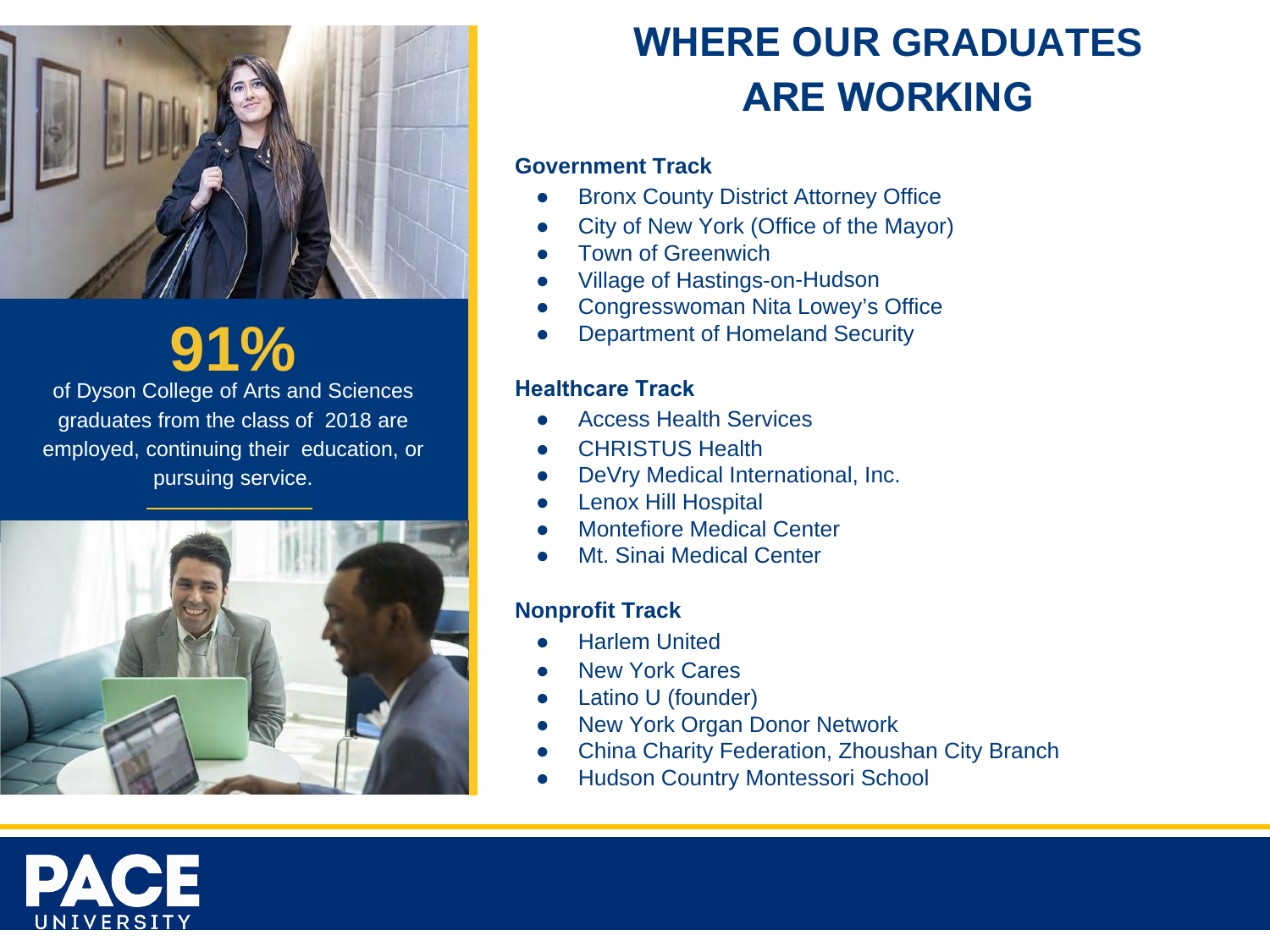### **ALUMNI PROFILES**



**Ariana E. Anderson**  (Healthcare Management Track) Quality Assurance Program Analyst & Acting Program Management Officer at the James J. Peters VA Medical Center, NY.



**Ramakrishna (Rama) Kadukuntla**

(Government Mgt. track) Project Manager of Project Open House program administered by the NYC Mayor's Office for People with Disabilities.



**Ashley Kuenneke,**  (Government Mgt. track) Manhattan Sr. Outreach Coordinator, Partnerships for Parks, NYC.



**Andrea Grenadier,**  (Government Mgt.track) Advance Associate with the NYC Office of the Mayor.

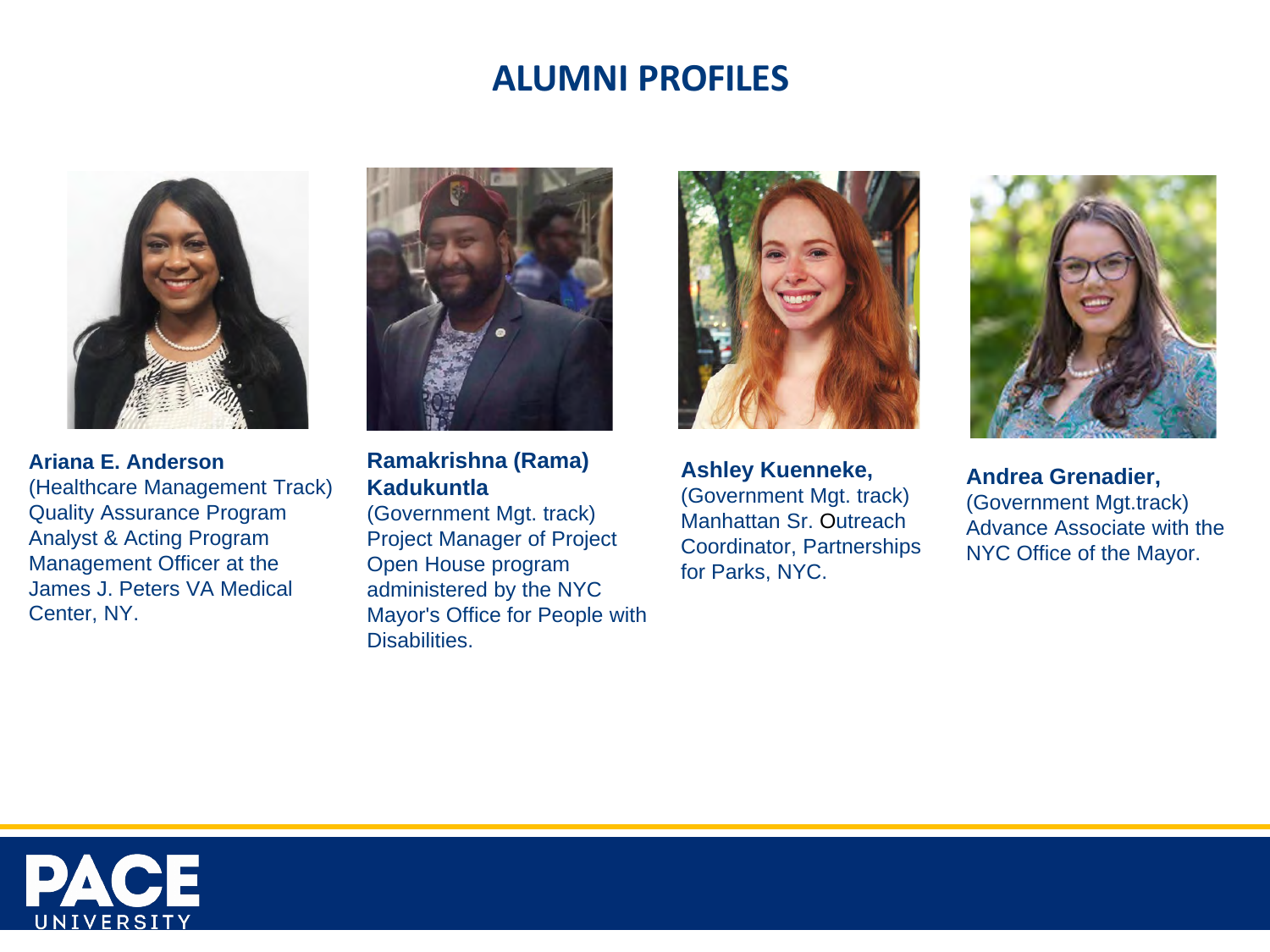## **ALUMNI PROFILES**



#### **Charles Fall**

(Government Management track) NY Assembly Member for the New York's 61st Assembly District.



#### **Bo Zhang**

(Nonprofit Management track) Financial Advisor at Morgan Stanley Wealth Management. He served in Various positions at United Way.



**Joseph Aremu**

(Healthcare Management track) Assistant Director of Central Patient Transport & Distribution Center at New York Presbyterian Brooklyn Methodist Hospital.

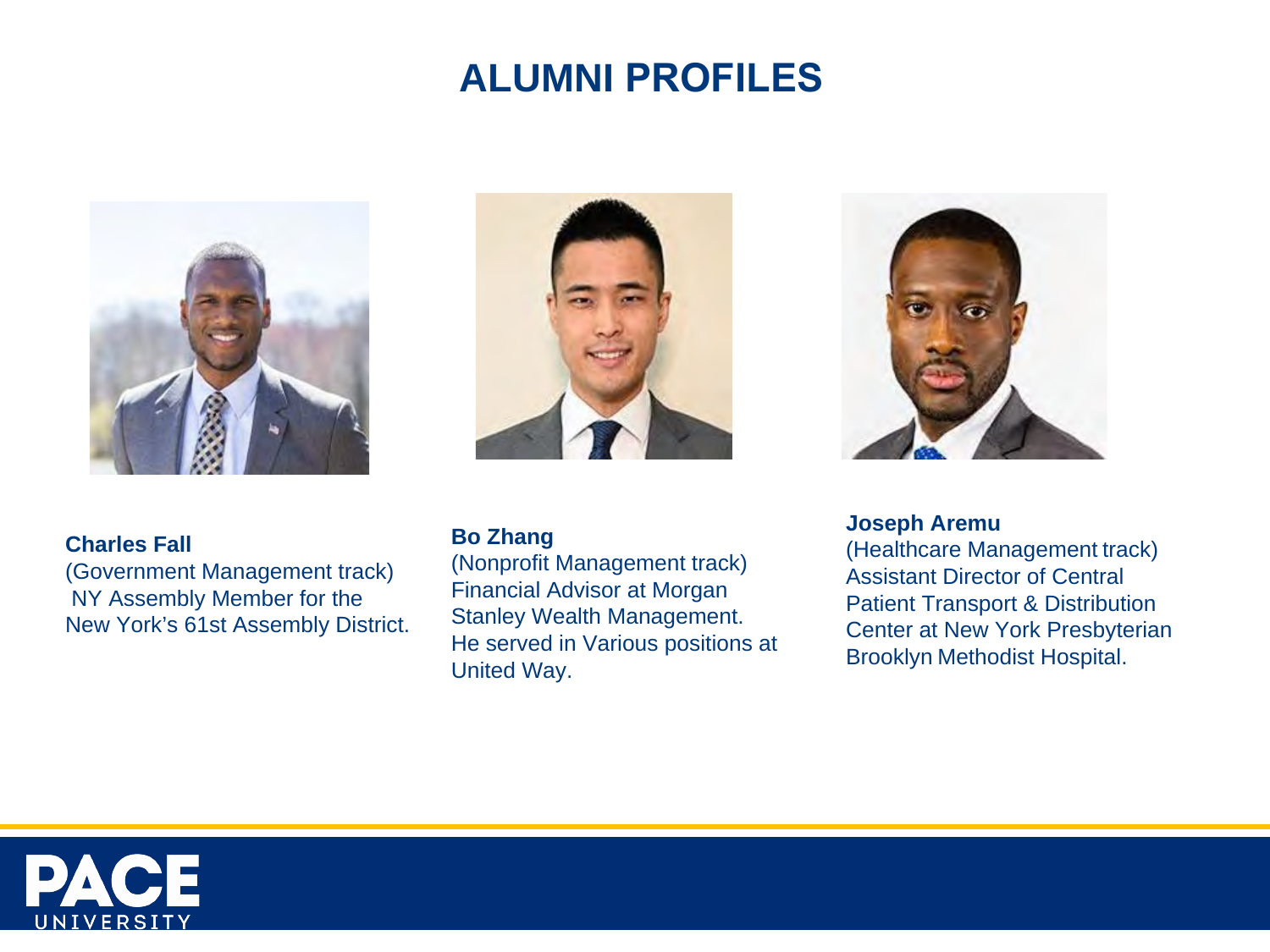## **MASTER OF PUBLIC ADMINISTRATION**



### **Learn from recognized Scholars and Leaders in the field:**

- 6 full-time faculty with research and professional expertise in government, healthcare, and nonprofit management
- 10 adjunct faculty elected government officials, policymakers, nonprofit executives & healthcare administrators

Read [more about our facult](https://www.pace.edu/dyson/faculty-and-research/faculty-directory?field_department_program=4236)y on the Dyson College website.

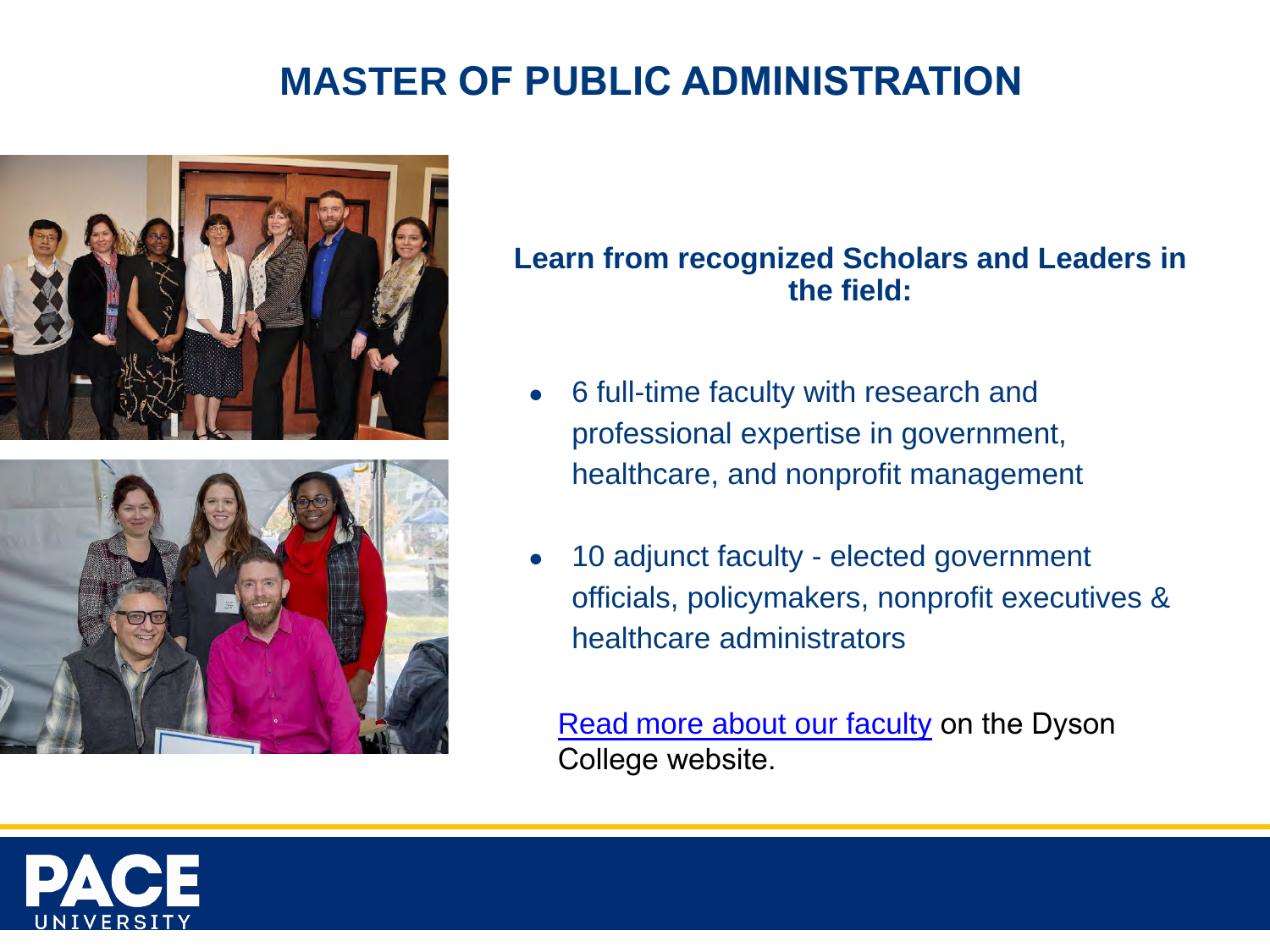## GRADUATE APPLICATION PROCESS

- **Application**
- **Application Fee**
- **Resume**
- Personal Statement
- Essay/Writing Sample
- Two letters of recommendation
- Official transcripts from **ALL** colleges/universities attended
- 3.0 GPA for undergraduate studies
- TOEFL, IELTS or PTE (if applicable)
- No GRE required

[Learn more about the MPA admissions process.](https://www.pace.edu/admission-and-aid/graduate-admission/how-apply/masters-programs)



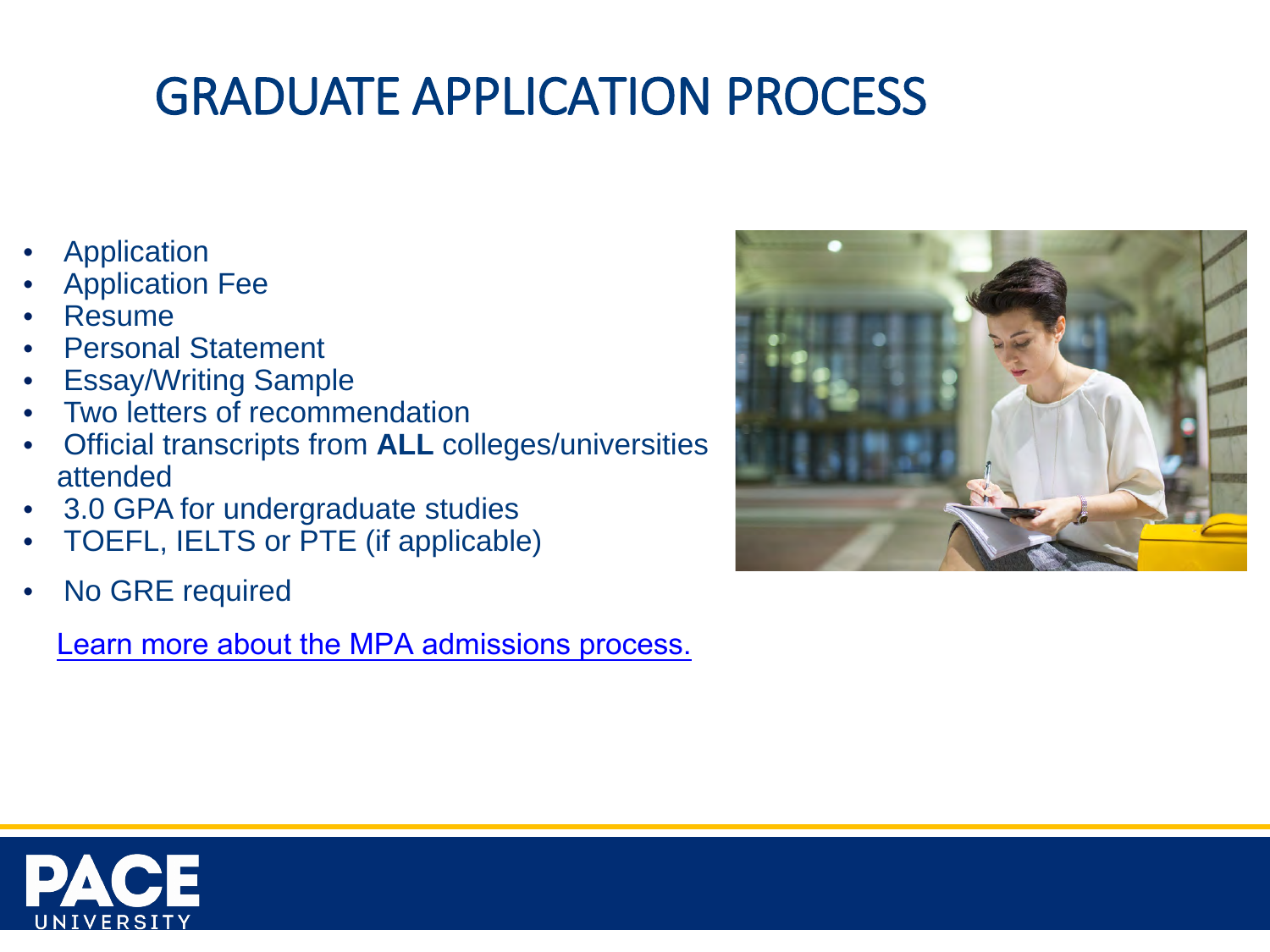# **FINANCIAL AID**

- Merit-based scholarships
- Graduate Assistantships
- Endowed MPA Scholarships
- Federal Direct Unsubsidized Stafford Loan
- Graduate/Professional Direct Plus Loan
- **Work Study**
- Payment Plan Options tuitionpay.com
- Private Loans
- Military Students: GI Bill, yellow Ribbon program and/or

Pace Veterans Tuition Scholarship